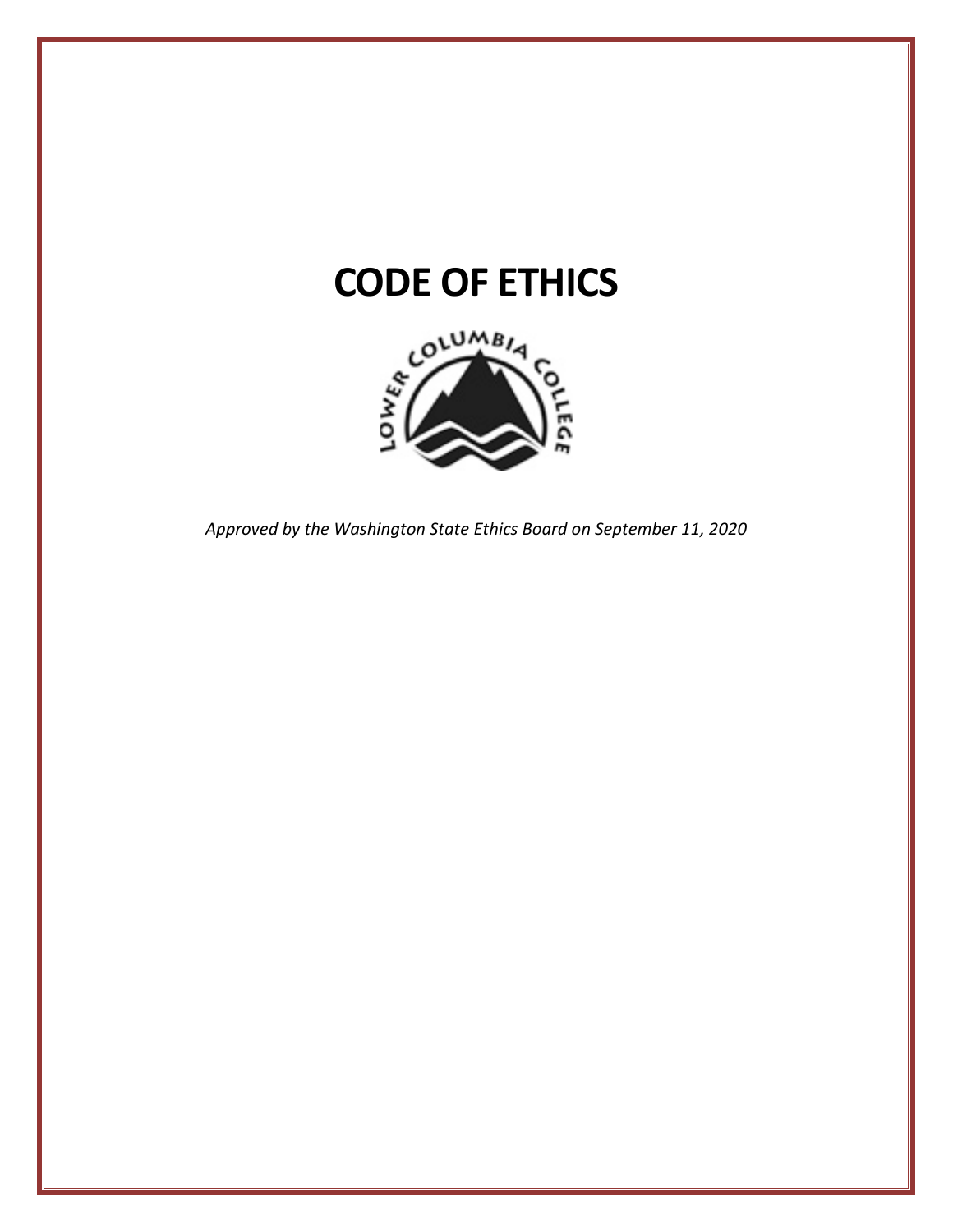# **LOWER COLUMBIA COLLEGE CODE OF ETHICS**

### **INTRODUCTORY STATEMENT**

In support of its mission, Lower Columbia College sets forth the values of integrity, respect, collaboration, cooperation, diversity, and innovation, which foster personal growth, academic excellence, and accountability. The College is guided by the belief that LCC is a powerful force for the quality of life in its community, and this belief can only be achieved when these values are reflected in the behavior of its members toward one another.

Lower Columbia College is committed to creating an atmosphere of respect and civility among its employees and students and with the community.

As members of a college community, interactions with one another are to be guided by the principles presented in a Code of Ethics developed through the College's governance process and by the Washington Ethics law RCW 42.52. To make this a meaningful document, each member of the college community must commit to these standards and promote these principles.

Any questions regarding the Code of Ethics should be directed to the College's Ethics Officer – hr@lowercolumbia.edu or 360-442-2121.

# **GUIDING PRINCIPLES**

Employees of Lower Columbia College have special responsibilities that evolve from their membership in an educational community and from their roles as public servants. Thus, this document addresses the issue of ethics for all employees at Lower Columbia College and provides a procedure for filing and reviewing complaints. As this Code of Ethics cannot identify every responsibility or anticipate every circumstance, the following are viewed as fundamental within our college community. Employees have the responsibility to act in the following manner:

- Respect and act in accordance with the right of all members of the college community to freedom of thought, opinion, and conscience, freedom of speech and expression, and freedom of association.
- Treat all members of the college community with equal consideration and respect, regardless of age, race, gender, ethnicity, religion, sexual orientation, or disability.
- Refrain from harassment of or illegal discrimination against any individual or group of individuals.
- Present information accurately and refrain from false representation.
- Comply with all college policies and procedures and conscientiously fulfill assigned duties and responsibilities.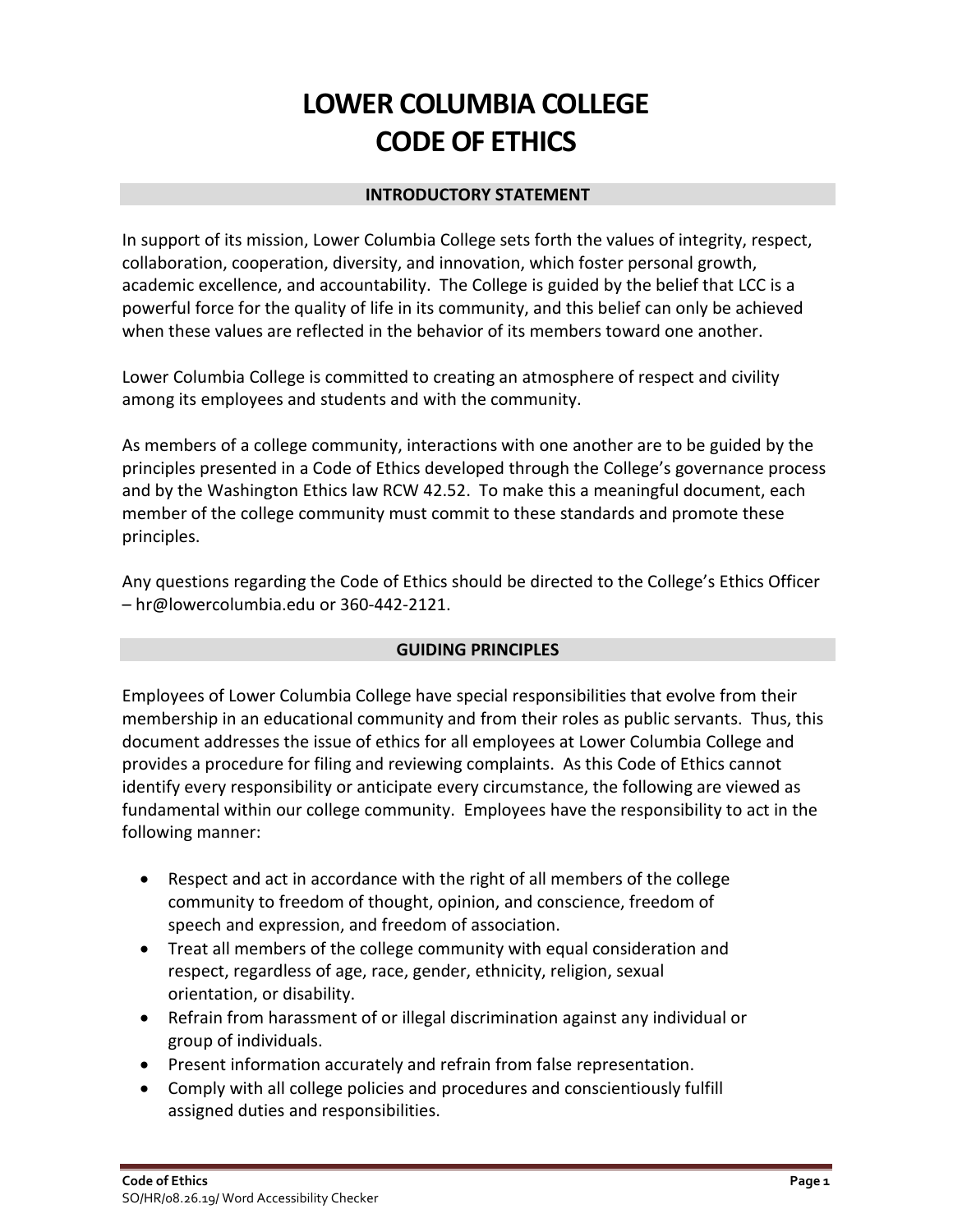- Maintain the confidentiality of educational and official records and other privileged information.
- Avoid conflicts of interest and refrain from abuses of authority arising from professional or official roles. All actions by members of the college community shall be consistent with the highest ethical and professional standards applicable to the activities in which they are engaged.
- Preserve and properly utilize college property and resources for authorized activities.
- Abide by all laws, regulations, and college policies that provide equal opportunity and access for all persons, regardless of age, race, color, gender, ethnicity religion, sexual orientation, or disability.
- Promote a college community based on these aforementioned principles and values and protect the integrity of one's work or profession and of the institution which each person serves.

# **RELATIONS WITH COLLEAGUES AND THE COLLEGE COMMUNITY**

The term "colleagues" is meant to include all employees of Lower Columbia College, including students when they serve as work study or student help. All relations with colleagues and the College shall comply with the Guiding Principles section cited above. All employees are expected to act in the following manner:

- Refrain from actions that conflict with the conscientious discharge of their responsibilities to Lower Columbia College.
- Impartially fulfill supervisory, administrative, and collegial responsibilities, especially in matters concerning evaluation, reappointment, tenure, promotion, discipline, and other conditions of employment.

# **RELATIONS WITH THE PUBLIC**

- Employees should represent the College only when authorized to do so and should otherwise distinguish their role as private citizens when speaking in public.
- Employees must be especially sensitive to conflicts of interest and to the appearance of such conflicts between their roles in the institution and their private activities and interests. Whenever a potential or apparent conflict of interest exists, the individual should consult with his or her supervisor and should excuse himself or herself from involvement in the conflicting activity.
- Violations of federal or state law that involve moral turpitude shall constitute a breach of this code and shall be subject to its provisions.

#### **WASHINGTON STATE ETHICS LAW**

The Washington Ethics law, [Revised Code of Washington, Chapter 42.52,](https://apps.leg.wa.gov/RCW/default.aspx?cite=42.52) applies to all state employees. It governs the actions and working relationships of Lower Columbia College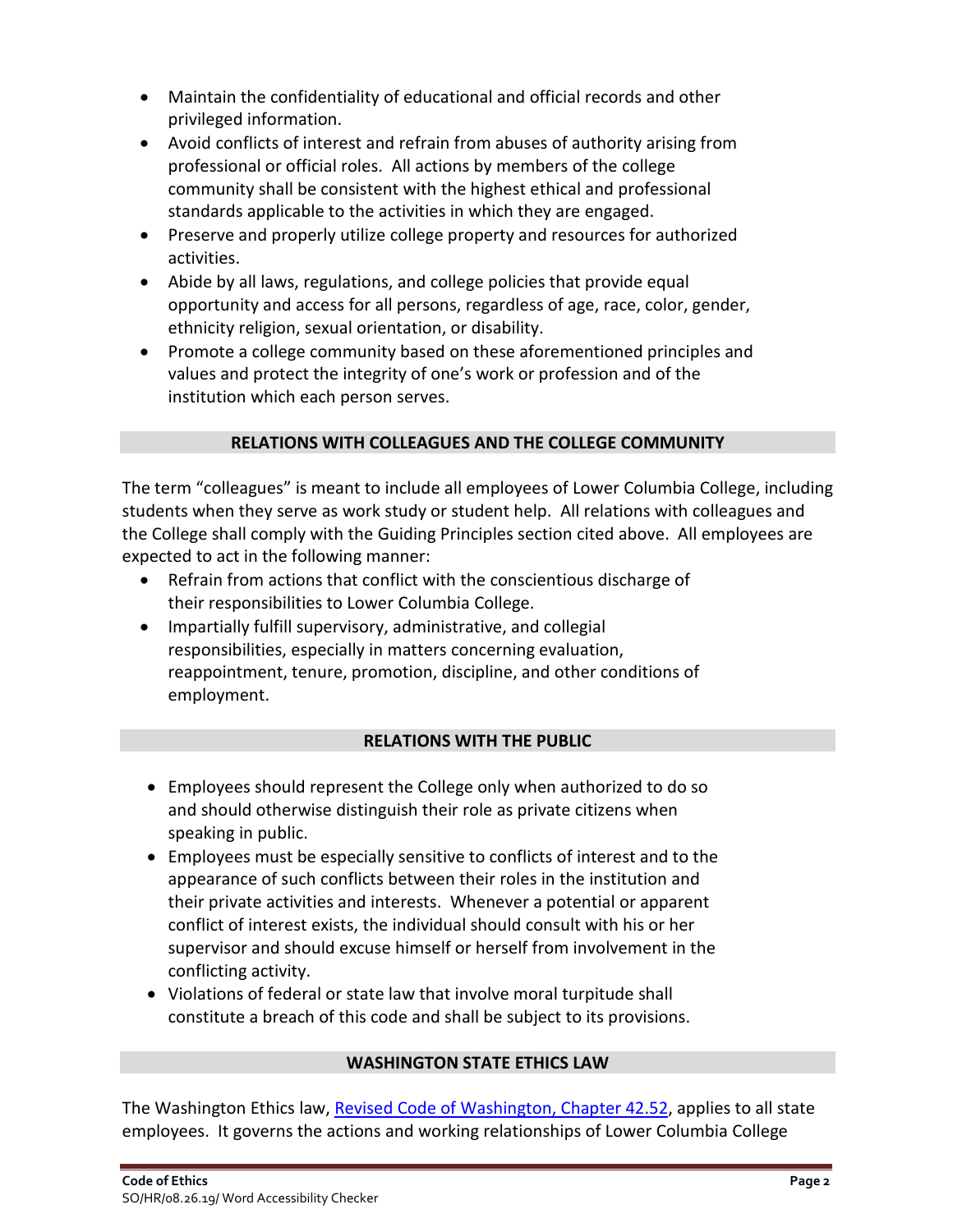employees with current or potential students, fellow employees, suppliers, government representatives, members of the media and anyone else with whom the College has contact.

In these relationships, employees must observe the highest standards of ethical conduct. Each employee is expected in all education, business, and other matters and decisions to place the College's interest above his or her own self-interest, where there is any actual or potential conflict.

In adopting the basic statement of ethics, the state law intended that state employees may not, directly or indirectly:

- Have a financial interest or engage in any activity that is in conflict with the proper discharge of the employee's official duties; nor
- Use their official position to secure special privileges for themselves or any other person; nor
- Receive compensation from any person, except the State of Washington, for performing his or her official duties.

# *Employees must resolve any doubt as to the meaning of the code in favor of ethical judgment and common sense. It is each employee's responsibility to avoid even appearance of impropriety.*

# **STATEMENT OF ETHICS**

Government derives power from the people. Ethics in government are the foundation on which the structure rests. State officials and government employees hold a public trust that obligates them, in a special way, to honesty and integrity in fulfilling the responsibilities to which they are elected, appointed, or employed.

# *Paramount in that trust is the principle that public officials or public position may not be used for personal gain or private advantage.*

# **Gifts**

*"No state officer or state employee may receive, accept, take, seek, or solicit directly or indirectly, any thing of economic value as a gift, gratuity, or favor from a person if it could be reasonably expected that the gift, gratuity, or favor would influence the vote, action, or judgment of the officer or employee, or be considered as part of a reward for action or inaction."*

# **[\(RCW 42.52.140.](https://apps.leg.wa.gov/RCW/default.aspx?cite=42.52.140))**

The term "gift" means anything of economic value for which no value is given in return. However, there are certain statutory exceptions, such as some items received from family or friends, co-worker exchanges, expense reimbursements, and items returned within thirty (30) days of receipt or donated to a charitable organization within thirty (30) days of receipt.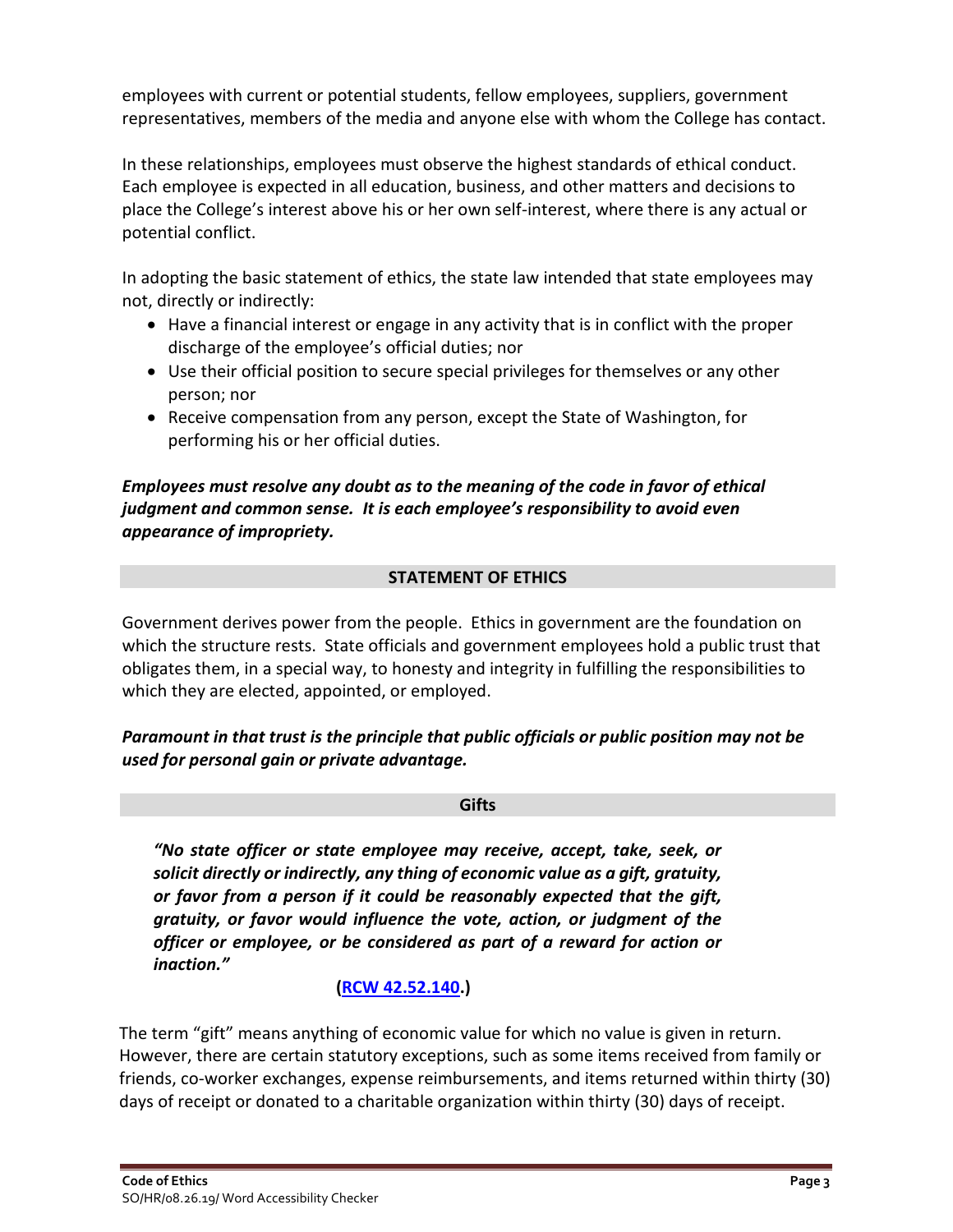A Lower Columbia College employee may not solicit a gift for personal benefit from students, other employees, vendors and/or individuals, organizations, or companies that may transact business or have a relationship with the College currently or in the future. Employees may solicit gifts on behalf of the College only after receiving approval under the College's policy on fundraising and gift solicitation. Unsolicited gifts from vendors and other organizations having or seeking to have a relationship with the College that are received by a college employee are property of the College.

Employees receiving gifts are to report the receipt of the gift to their supervisor to ensure that the College, through the normal approval process, accepts the gift. If accepted, the gift will be recorded in the College inventory (if required) and put in general use to benefit college programs and students. Gifts that exceed \$50 in value but have no general use that would benefit college programs and students are to be sent to the College Purchasing Officer for disposal.

Employees are encouraged to contact Human Resources with questions regarding acceptance of gifts.

The following examples of situations that may arise are given as illustration to help further explain these ethics laws:

### **Example #1**

Martha works for the College as a library technician. Part of her job is to assist people doing research in the library, and in this capacity, Martha has helped representatives of the QRS and the ABC corporations.

When their research is completed, the two corporations each give Martha a gift. QRS Company gives her a fishing rod worth \$50, and ABC Company gives her a fishing reel worth \$45. Martha accepts the gifts.

**Martha has committed an ethical violation.** Even though the value of each individual item is \$50 or less, the fishing rod and reel constitute a single gift. A single gift is defined to include any group of items to be used in conjunction with each other. The fishing rod and reel are designed to be used together, and the value of this single gift is \$95.

#### **Example #2**

Chris is an LCC Campus Services employee. At a vendor show, Chris orders merchandise in sufficient quantity as to receive a free television. Chris may accept the free gift for use by the College, or the College Foundation. **Chris may not keep the gift for personal use.**

#### **Drawings and Door Prizes**

Door prizes are items that a person may receive in connection with his or her presence at a particular place.

#### **Example #1**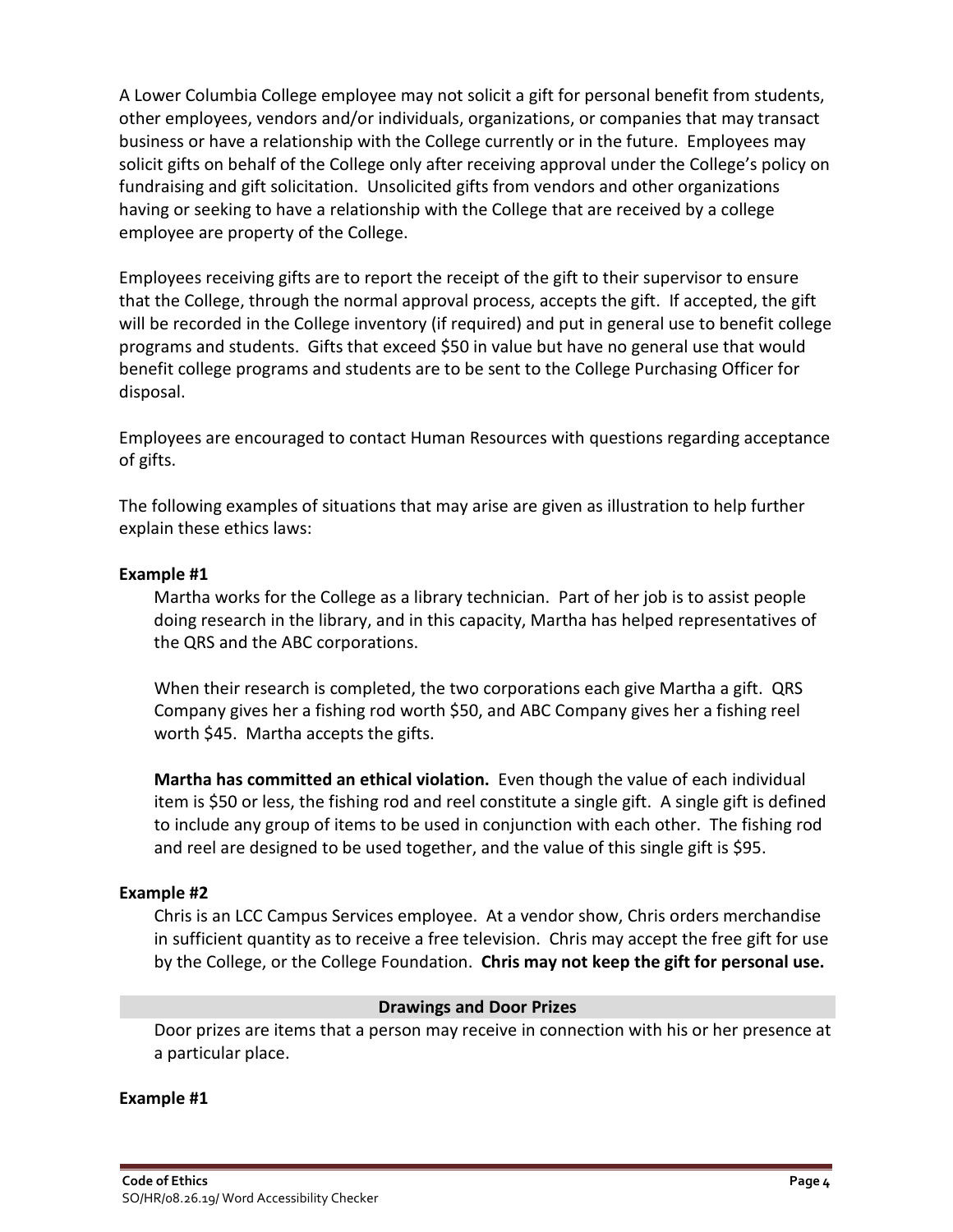A state agency pays for Paul to attend a computer technology conference. At a random drawing, Paul wins a color laser printer as a door prize. The agency could use the printer as part of an equipment upgrade for its document services division. Paul gives the printer to the agency immediately following the conference for use by document services.

Because the agency paid the consideration, the employee cannot keep the door prize. The employee must give the door prize to the agency immediately.

### **Example #2**

Leah is a social worker for the state. She pays \$7.00 to attend a local home show event. Leah attends the event on a Saturday when she is not scheduled to work for her state agency. Her entry ticket qualifies her for three drawings. During the last drawing, Leah wins a trip for two to Hawaii from a local travel agency. Leah may accept the prize because she paid consideration for the event and attended on her own time.

State officers and employees should not enter such drawings when attendance is related to the performance of official duties and when the state has paid consideration, or allowed the use of state time for attendance.

State officers and state employees may enter door prize drawings at events attended in their personal capacities provided the state has not paid consideration for attendance; the officer or employee attends the event on his or her own time; and state business cards are not used to enter drawings.

# **Use of State Resources for Personal Benefit**

*"No state officer or state employee may employ or use any person, money, or property under the officer's or employee's official control or direction, or in his or her official custody, for the private benefit or gain of the officer, employee, or another. This section does not prohibit the use of public resources to benefit others as part of a state officer's or state employee's public duties."* **[\(RCW 42.52.160.](https://apps.leg.wa.gov/RCW/default.aspx?cite=42.52.160))**

The Executive Ethics Board adopted [WAC 292-110-010](https://apps.leg.wa.gov/WAC/default.aspx?cite=292-110-010) which permits an employee to make personal use of college resources if the following conditions are met:

- a. There is little or no cost to the state;
- b. Any use is brief;
- c. Any use occurs infrequently;
- d. The use does not interfere with the performance of any state officer's or employee's official duties;
- e. The use does not compromise the security or integrity of state property, information systems, or software;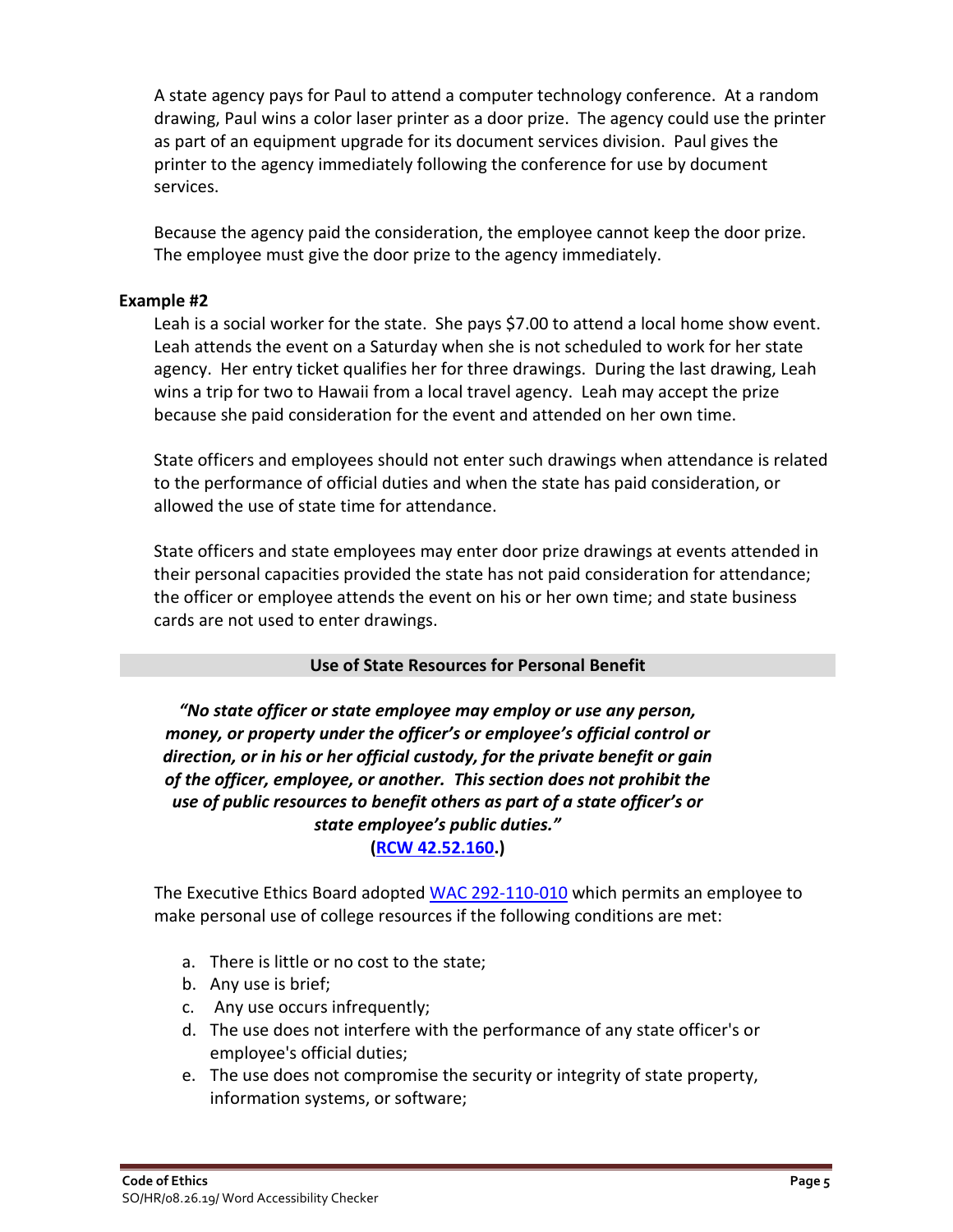- f. The use is not for the purpose of conducting an outside business, in furtherance of private employment, or to realize a private financial gain; and
- g. The use is not for supporting, promoting the interests of, or soliciting for an outside organization or group.

Examples of acceptable and unacceptable uses of state resources for personal benefit may be found in Appendix B.

### **Confidential Information**

*"(1) No state officer or state employee may accept employment or engage in any business or professional activity that the officer or employee might reasonably expect would require or induce him or her to make an unauthorized disclosure of confidential information acquired by the official or employee by reason of the official's or employee's official position.*

*(2) No state officer or state employee may make a disclosure of confidential information gained by reason of the officer's or employee's official position or otherwise use the information for his or her personal gain or benefit or the gain or benefit of another, unless the disclosure has been authorized by statute or by the terms of a contract involving (a) the state officer's or state employee's agency and (b) the person or persons who have authority to waive the confidentiality of the information.*

*(3) No state officer or state employee may disclose confidential information to any person not entitled or authorized to receive the information.*

*(4) No state officer or state employee may intentionally conceal a record if the officer or employee knew the record was required to be released under chapter 42.56 RCW, was under a personal obligation to release the record, and failed to do so. This subsection does not apply where the decision to withhold the record was made in good faith."* **[\(RCW 42.52.050.](https://app.leg.wa.gov/RCW/default.aspx?cite=42.52.050))**

Lower Columbia College employees are required to maintain confidential information and not use confidential information for personal gain or for gain or use by anyone not entitled to receive the information. Likewise, outside employment and other circumstances that are likely to compromise information received from the College must be avoided.

For example, no college employees should reveal addresses, social security numbers, phone numbers, grades, email addresses, or any other information deemed private of other college employees or students. Instructors should not leave student papers or post grades in a way that would reveal private information such as student names, email or home addresses, social security or telephone numbers.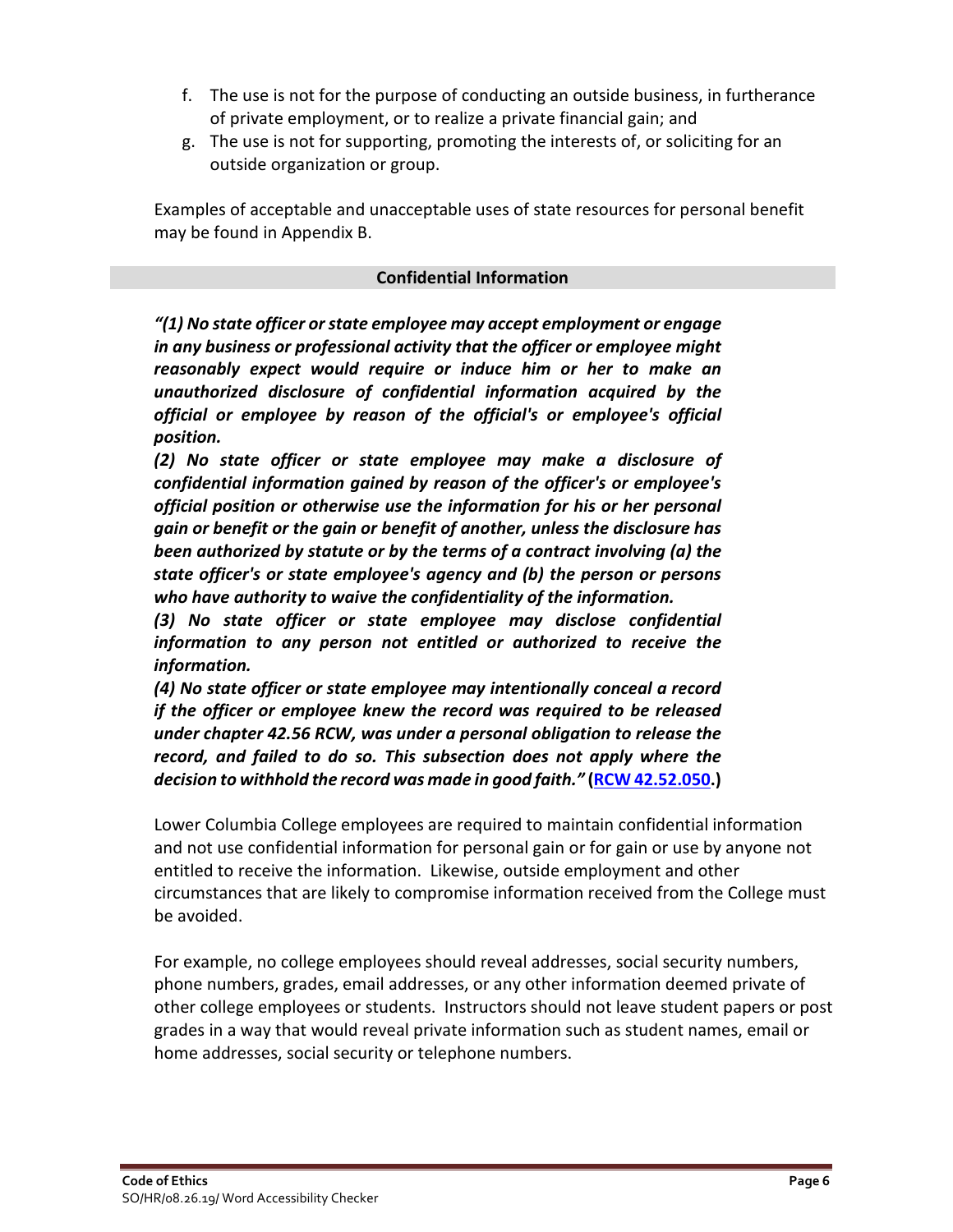#### **Compensation for Outside Activities**

# *"No state officer or state employee may receive any thing of economic value under any contract or grant outside of his or her official duties.* **[\(RCW](https://apps.leg.wa.gov/RCW/default.aspx?cite=42.52.120)  [42.52.120.](https://apps.leg.wa.gov/RCW/default.aspx?cite=42.52.120))**

There are many specific instructions and requirements under this provision, including a six-part exception for bona fide outside compensation that does not violate other restrictions. If you have questions about a relationship you or your family has, please consult the College Ethics Officer at [hr@lowercolumbia.ed](mailto:hr@lowercolumbia.ed) or 360-442-2121.

#### **Honoraria**

*"No state officer or state employee may receive honoraria unless specifically authorized by the agency where they serve as state officer or employee."* **[\(RCW 42.52.130.](https://apps.leg.wa.gov/RCW/default.aspx?cite=42.52.130))**

Honorarium is defined as money or a thing of economic value offered to any employee for a speech, appearance, article, or similar item or activity in connection with the employee's official role.

Lower Columbia College employees, faculty, and administrators may accept honoraria, except under the following circumstances:

- a. The person offering the honorarium is seeking or is reasonably expected to seek contractual relations with or a grant from the employer of the state officer or state employee, and the officer or employee is in a position to participate in the terms or the award of the contract or grant; or
- b. The person offering the honorarium is regulated by the employer of the state officer or state employee and the officer or employee is in a position to participate in the regulation; or
- c. The person offering the honorarium (i) is seeking or opposing or is reasonably likely to seek or oppose enactment of legislation or adoption of administrative rules or actions, or policy changes by the state officer's or state employee's agency; and (ii) the officer or employee may participate in the enactment or adoption.

#### **Example**

John is an LCC faculty member, and he is asked to speak at a local leadership function. This organization gives John an honorarium. If John accepts the honorarium, he is committing an ethical violation if he speaks during his regular working hours and accepts honorarium and regular pay.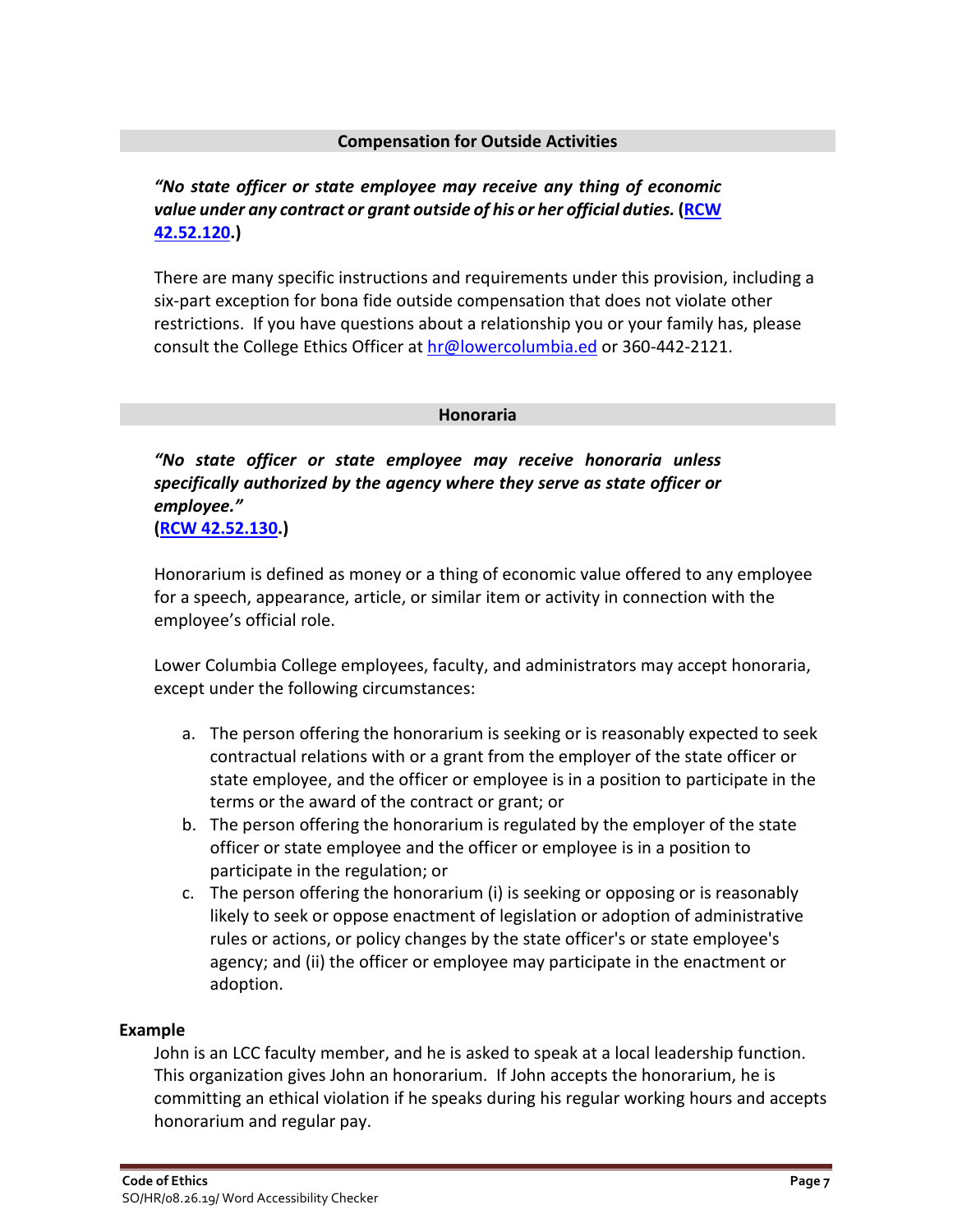#### **Use of Public Resources for Political Campaigns**

*"No state officer or state employee may use or authorize the use of facilities of an agency, directly or indirectly, for the purpose of assisting a campaign for election of a person to an office or for the promotion of or opposition to a ballot or proposition. Knowing acquiescence by a person with authority to direct, control, or influence the actions of the state officer or store employee using public resources in violation of this section constitutes a violation of this section. Facilities of an agency include but are not limited to use of stationery, postage, machines, and equipment, use of state employees of the agency during working hours, vehicles, office space, publications of the agency and clientele lists of persons served by the agency."* **[\(RCW 42.52.180.](https://apps.leg.wa.gov/rcw/default.aspx?cite=42.52.180))**

#### **Assisting in Transactions**

*"Except in the course of official duties or incident to official duties, no state officer or state employee may assist another person, directly or indirectly, whether or not for compensation, in a transaction involving the state: (a) in which the state officer or state employee has at any time participated; or (b) if the transaction involving the state is or has been under the official responsibility of the state officer or state employee within a period of two years preceding such assistance."* **[\(RCW](https://app.leg.wa.gov/RCW/default.aspx?cite=42.52.040)  [42.52.040.](https://app.leg.wa.gov/RCW/default.aspx?cite=42.52.040))**

#### **Financial Interest in Transactions**

*"(1) No state officer or state employee, except as provided in subsection (2) of this section, may be beneficially interested, directly or indirectly, in a contract, sale, lease, purchase, or grant that may be made by, through, or is under the supervision of the officer or employee, in whole or in part, or accept, directly or indirectly, any compensation, gratuity, or reward from any other person beneficially interested in the contract, sale, lease, purchase, or grant.*

*(2) No state officer or state employee may participate in a transaction involving the state in his or her official capacity with a person of which the officer or employee is an officer, agent, employee, or member, or in which the officer or employee owns a beneficial interest, except that an officer or employee of an institution of higher education may serve as an officer, agent, employee, or member, or on the board of directors, board of trustees, advisory board, or committee or review panel for any nonprofit institute, foundation, or fund-raising entity; and may serve as a member of an advisory board, committee, or review panel for a governmental or other nonprofit entity."* **[\(RCW 42.52.030.](https://app.leg.wa.gov/RCW/default.aspx?cite=42.52.030))**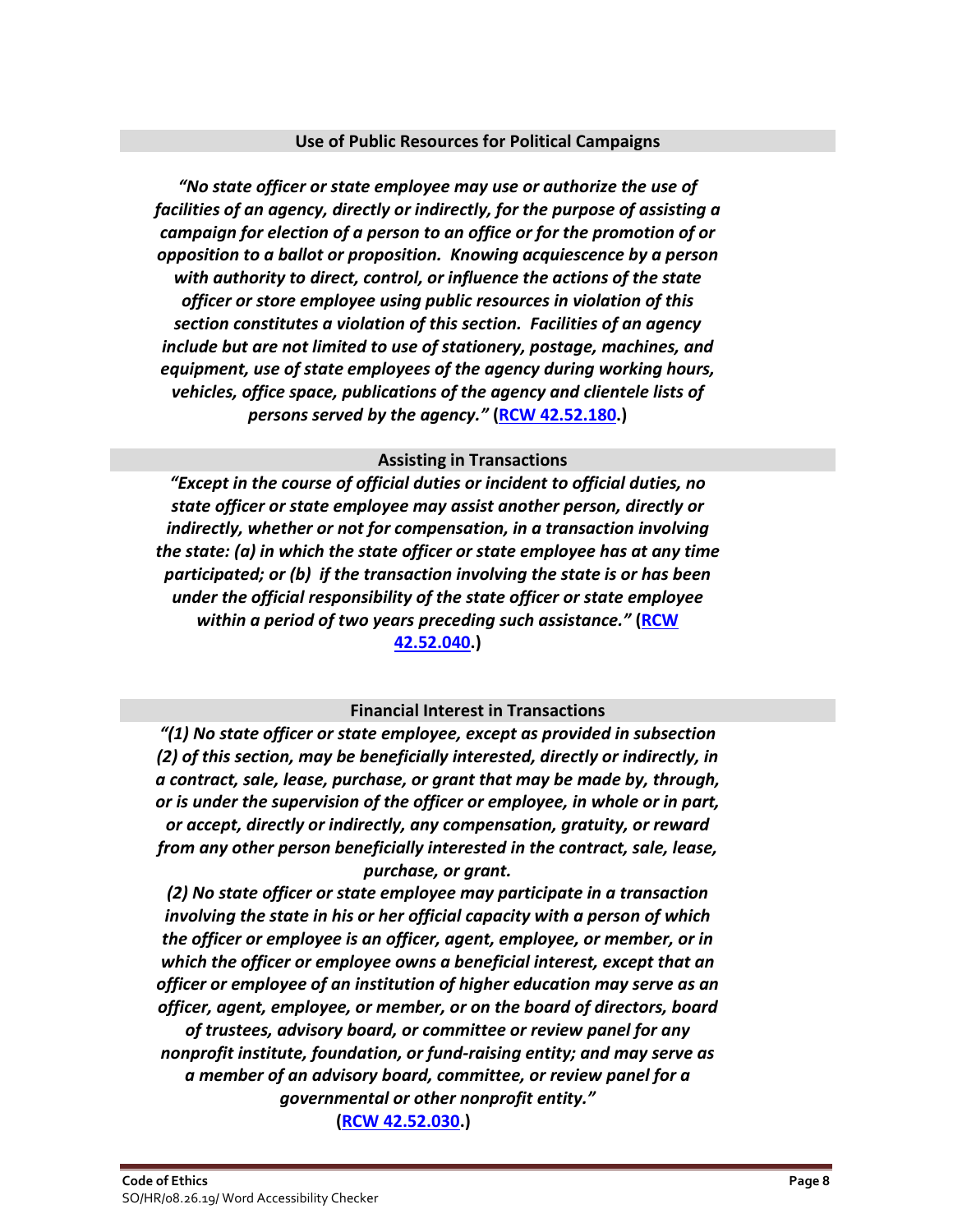Lower Columbia College employees may not participate in college decisions that benefit, or appear to benefit, the employee or any person or organization in which the employee has or appears to have a beneficial interest. A beneficial interest commonly means a financial interest or a potential financial benefit. Beneficial interest includes spouses, faculty members, businesses, and organizations in which the employee has a level of management power and owner interest but excludes ownership interest in mutual funds, investment pools, and corporation stocks where there is no management power.

### **Example**

If the College is considering purchasing a product or service from a company employing one's spouse in a management position, the employee must refrain from participating in the process that may lead to the decision to purchase or not purchase the product or service.

#### **Post-State Employment**

The ethics law contains several restrictions on former state employees. A Lower Columbia College employee considering leaving the College and seeking employment with a business that may do business with the College or other state agencies, should carefully read and study this section of the Ethics Law contained primarily in, but not limited to, [RCW 42.52.080.](https://app.leg.wa.gov/RCW/default.aspx?cite=42.52.080)

#### **Disclosure and Complaint Procedure**

*"A person may, personally or by his or her attorney, make, sign, and file with the appropriate ethics board a complaint on a form provided by the appropriate ethics board. The complaint shall state the name of the person alleged to have violated this chapter or rules adopted under it and the particulars thereof, and contain such other information as may be required by the appropriate ethics board."* **[\(RCW 42.52.410.](https://app.leg.wa.gov/RCW/default.aspx?cite=42.52.410))**

Lower Columbia College employees may file complaints with the Executive Ethics Board directly as noted above or may make complaints known to the College Ethics Officer at [hr@lowercolumbia.ed](mailto:hr@lowercolumbia.ed) or 360-442-2121. Filing a complaint information can be found at the Ethics Board's website at [www.ethics.wa.gov.](http://www.ethics.wa.gov/)

Complaints to the College may be made informally or formally. Informal complaints may be presented orally and will be investigated as deemed appropriate by the College's Ethics Officer. The kind of investigation and subsequent action remains the sole prerogative of the Ethics Officer. Filing an informal complaint does not preclude a subsequent filing of a formal complaint. Formal complaints are serious matters and will be seriously investigated by the College's Ethics Officer. Employees named in formal complaints shall be afforded the right to all information contained in the complaint and shall have adequate opportunity to provide information and evidence needed or requested by the College Ethics Officer. The results of the investigation will be provided in a written opinion by the College's Ethics Officer.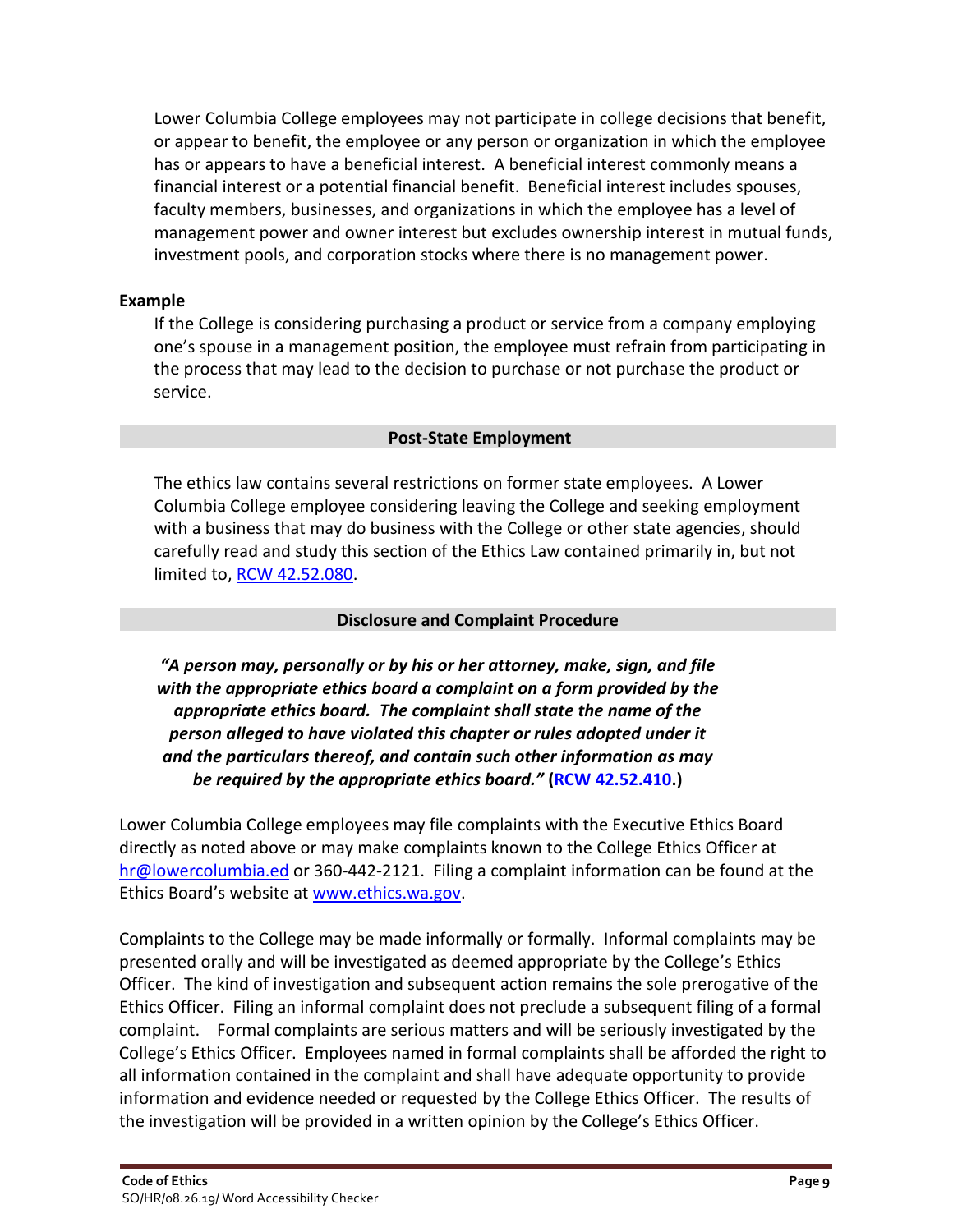*Retaliation against a complaint is forbidden as a matter of college policy and the Washington State Whistleblower Act.*

#### **Biennial Review**

All employees will receive a copy of the Lower Columbia College Code of Ethics. New employees will receive a copy during employee orientation conducted by Human Resources. Current employees will be assigned the Code of Ethics Canvas course every other year.

The Executive Ethics Board rules and advisory opinions are available at the Board's website: [www.ethics.wa.gov.](http://www.ethics.wa.gov/)

### **APPENDIX A – FREQUENTLY ASKED QUESTIONS (FAQ)**

#### **Use of State Resources**

#### *Q: Are there general guidelines for the use of state resources?*

**A:** Yes. The underlying principle that governs use is that state resources may not be used for the private benefit or gain of a state officer, state employee, or another person.

#### *Q: What exactly is meant by "private benefit or gain"?*

**A:** A benefit or gain could mean that the employee is avoiding a cost or expense or is paying a discounted government rate by using a state resource for some personal reason. Some uses do not appear to have a cost. For example, most people think that it does not cost anything to make a local phone call or to send an email. In this context, a benefit may also be measured by time spent away from one's official duties or by making personal use of a resource available to an employee because the person is a state employee.

#### *Q. I've heard that de minimis use is allowed. What is a de minimis use anyway?*

**A.** The definition of de minimis is Latin for "of minimum importance" or "trifling." Essentially, it refers to something or a difference that is so little, small, minuscule or tiny that the law does not refer to it and will not consider it. In a million dollar deal, a \$10 mistake is de minimis. A de minimis use is a use that results in no actual cost to the state, or the cost to the state is so small as to be insignificant or negligible. A brief local phone call to make a medical or dental appointment is a de minimis use of state resources. The cost of a brief phone call is negligible and is not likely to interfere with one's job.

#### *Q. If I use a state resource, can't I just reimburse my agency for the use?*

- **A.** No. Reimbursing for personal use may result in personal benefit because the state gets a discounted government or business rate for use. Reimbursement creates the misperception that personal use is allowed as long as employees pay for it. Personal use should be the exception, not the rule.
- *Q. Are there any de minimis uses that are prohibited?*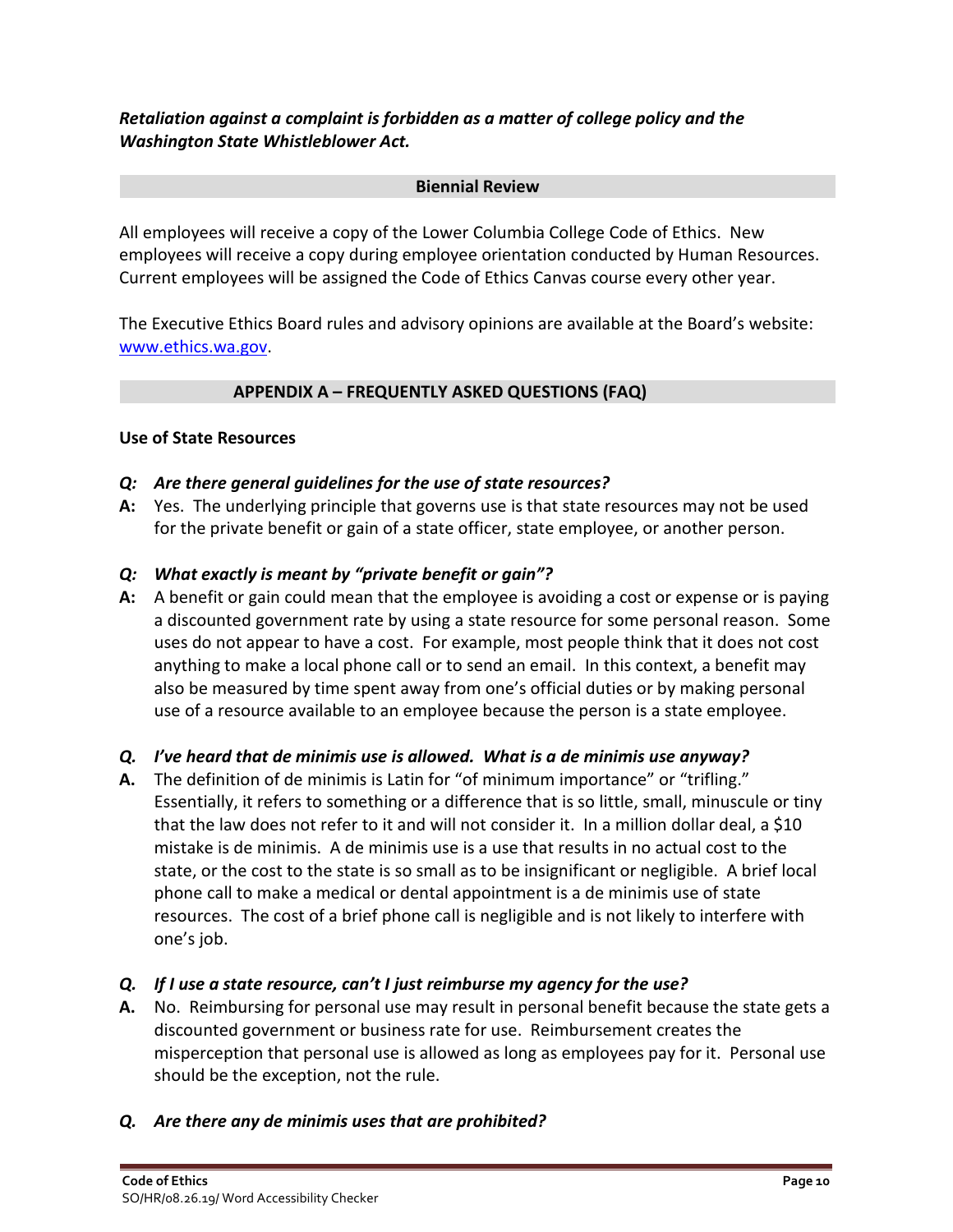**A.** Yes. The allowance for de minimis use does not apply to the following uses: conducting an outside business; political or campaign activities; commercial uses such as advertising or selling products; solicitation on behalf of other persons unless approved by the agency head; and illegal activities.

# *Q. Can I play games on my computer during lunch and break times?*

**A.** No. The computer at your workstation remains a state resource regardless of whether you are working or on a break. In some cases, if it is inappropriate to use a state resource during working hours, it is inappropriate to use that same resource while you are not working. For example, you cannot use a state resource for political or campaign activities regardless of whether you are using the resource during working hours or nonworking hours.

# *Q. What types of state resources are covered by the ethics law?*

**A.** The guidelines on use of state resources apply to all resources including, but not limited to, facilities of an agency, state employees, computers, equipment, vehicles, and consumable resources. State resources also include state information, such as, databases and employee lists.

# **Charitable and Other Solicitations**

# *Q. Can I use state resources to solicit for charities?*

**A.** The de minimis, or limited, use of state resources for charitable solicitations may be allowed if the activities are approved by an agency head or his/her designee. Approval may be in the form of a specific policy that establishes guidelines for limited use of state resources.

# *Q. Is there anything employees should not do while conducting charitable solicitations?*

**A.** Any use of state resources that results in a measurable expenditure of funds should be avoided. Consider this scenario: a group of employees spend six working hours of staff time a week for over a four-week period to plan a charitable fundraiser and use the computer, fax, and copier to produce fundraising materials. This is a measurable expenditure of state funds that would not be considered a de minimis or limited use of state resources. In addition, state resources may not be used for the benefit of any other person, whether or not operated for profit, unless the use is within the course of official duties.

# *Q. What about the Combined Fund Drive?*

**A.** The Combined Fund Drive is somewhat different than other charitable solicitations because it is the only solicitation that has been established by state government. Again, however, use of state resources to support the Combined Fund Drive should be reasonable, not involve measurable expenditures of state funds or resources, and should not disrupt the conduct of official business in state offices.

# *Q. If we can't solicit, then what should we do?*